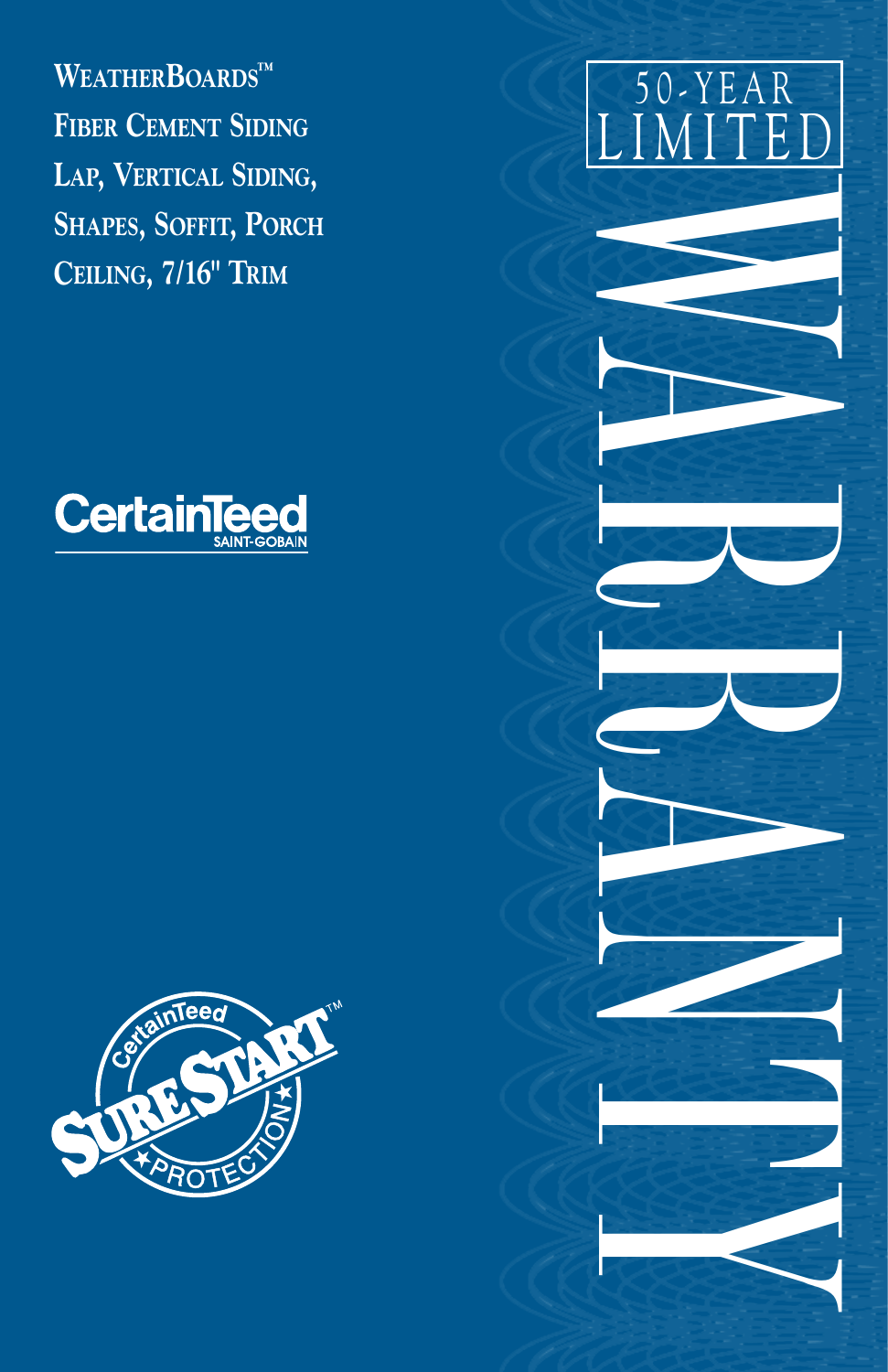**CONGRATULATIONS!** ...and thank you for your recent purchase of CertainTeed WeatherBoards™ Fiber Cement Siding. You can feel confident that you have made a wise decision buying from a company that is an industry leader and stands behind its products with strong warranty protection. Since 1904, CertainTeed has been producing quality building products that provide long-lasting beauty and protection for homes of every size, style and age. In addition to fiber cement siding, CertainTeed offers roofing, vinyl siding, trim, decking, railing, fence, foundations, gypsum, ceilings, insulation and pipe. For more than 100 years, the origin of our name continues to be our ongoing philosophy, "Quality made *certain,* satisfaction guaran*teed*."

# **WARRANTY**

Limited, Prorated and Transferable

## **What and Who Is Covered and for How Long**

CertainTeed warrants to the original property owner/consumer that, when subject to normal and proper handling and use, and proper installation, its WeatherBoards Fiber Cement Siding primed with FiberTect® will be free from manufacturing defects during the 50-year period following its date of installation. Subject to the Warranty Proration Schedule on page 4 of this warranty, CertainTeed will pay to repair or replace, at its option, any WeatherBoards Fiber Cement Siding CertainTeed determines to be defective under the terms of this Limited Warranty. CertainTeed also reserves the right to refund the amount paid by the original property owner/consumer for the WeatherBoards Fiber Cement Siding (prorated as indicated in the Warranty Proration Schedule). Under no circumstances and in no event, however, will CertainTeed pay for or be liable for any labor charges or other expenses whatsoever in connection with the removal, repair or installation of either the original or replacement WeatherBoards Fiber Cement Siding, except as provided under SureStart™ protection described below.

WeatherBoards Fiber Cement Siding (but not the FiberTect sealer applied to the product) is warranted against damage from hail during the warranty period. In the event of hail damage, the property owner must first pursue costs of replacement or repair of hail-damaged WeatherBoards Fiber Cement Siding through homeowner's insurance or any other applicable insurance coverage. CertainTeed will reimburse the property owner for material costs in excess of the insurance contribution excluding any insurance deductible. CertainTeed will not, however, be responsible for the cost of any labor required to install or replace hail-damaged material. All references in this warranty to WeatherBoards Fiber Cement Siding include any WeatherBoards Fiber Cement Soffit or Fiber Cement 7/16" Trim. (Please refer to 4/4 and 5/4 Fiber Cement trim warranty, literature code FC012.)

In the event of repair or replacement under the terms of this warranty, the original warranty will apply to the repaired or replaced material and will extend for the balance of the warranty period in effect at the time CertainTeed determines the WeatherBoards Fiber Cement Siding is defective.

## **SureStart™ Protection**

CertainTeed WeatherBoards Fiber Cement Siding products are covered by SureStart protection. Under this warranty feature, CertainTeed will pay to repair or replace, at its option, any WeatherBoards Fiber Cement Siding CertainTeed determines to be defective during the two-year SureStart period, unless CertainTeed elects to pursue its refund option as described above. The SureStart period begins on the date of installation and terminates at the end of the two-year period as shown in the chart on page 4.

CertainTeed's maximum liability under SureStart will be equal to the reasonable cost to repair or replace the defective material at current value, including labor in connection with removal, repair or installation of either the original or replacement WeatherBoards Fiber Cement Siding. Additionally:

• If during the SureStart period a topcoat is applied and the WeatherBoards Fiber Cement Siding on which it is applied is determined to be defective, not as a result of a topcoat failure, then CertainTeed will pay the cost for the coating at current value, plus labor to apply the topcoat, such labor not to exceed a total cost of \$1 per square foot.

**2**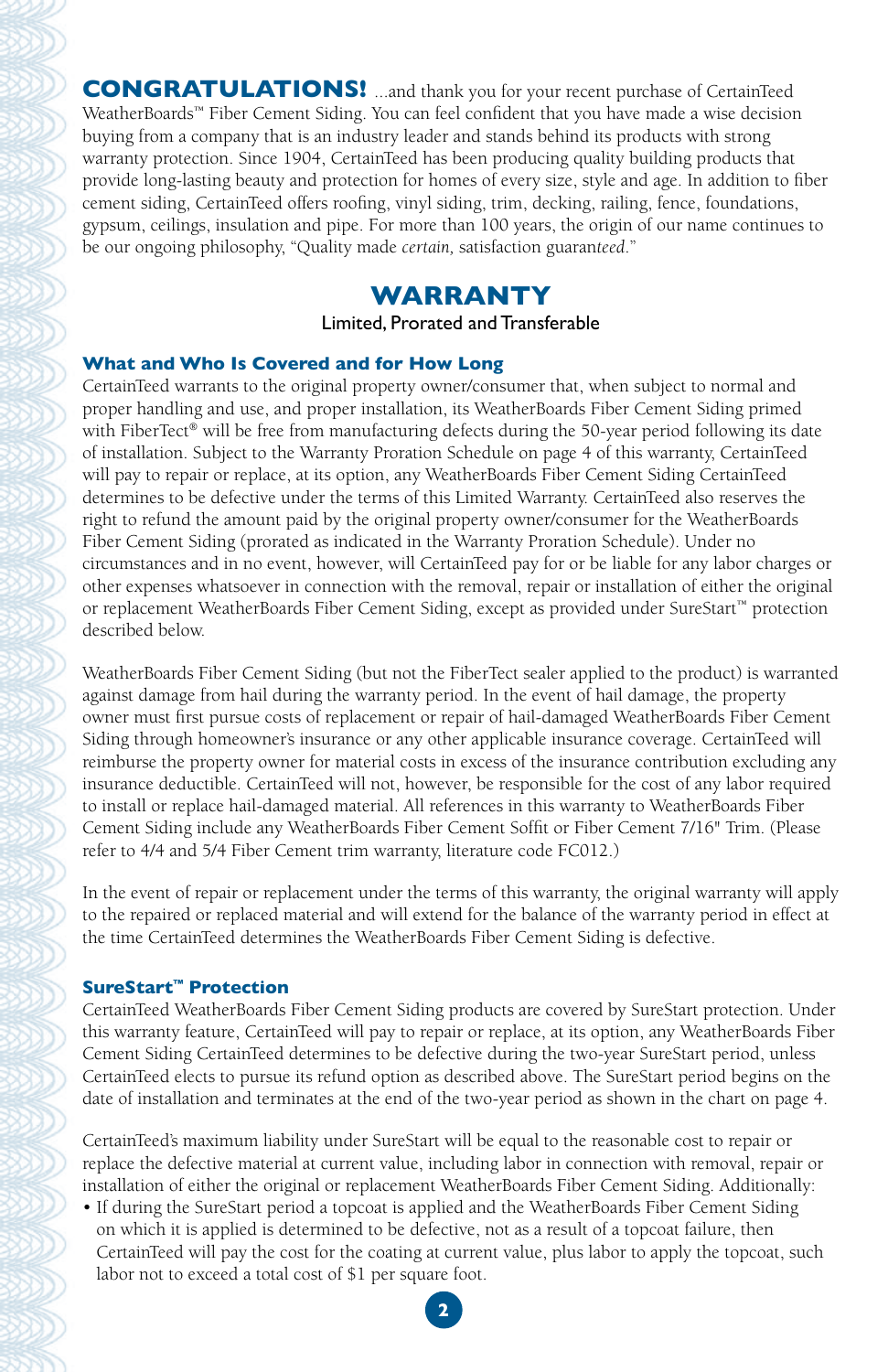• If the FiberTect sealer is determined by CertainTeed to be suffering from yellowing or from cracking, flaking, chalking or erosion from the surface, then CertainTeed will pay the reasonable cost to repair or replace the FiberTect sealer (and the topcoat if one is applied) at current value, including labor in connection with removal, repair or installation of either the original or replacement sealer (and the topcoat if one is applied), such labor not to exceed a total cost of \$1 per square foot.

If CertainTeed has agreed to pay labor charges per the terms of this Limited Warranty, CertainTeed will provide reimbursement only upon receipt of a copy of the installation or application contractor's invoice or other written evidence of the completion of such work that CertainTeed, in its sole discretion, deems reasonable or acceptable.

### **Transferability**

This Limited Warranty is transferable, but only by the original property owner/consumer to the first subsequent property owner. Warranty transfer is effective on the date of real estate title transfer. The duration of the warranty, measured from the date of original installation, will remain the same for the subsequent property owner as for the original property owner/consumer and will be prorated as indicated in the Warranty Proration Schedule. If transferred during the SureStart period, however, SureStart protection will automatically terminate, and the duration of the warranty, measured from the date of installation, will apply and will be prorated as indicated on the Warranty Proration Schedule. Any remaining period of SureStart protection at the time of transfer will not be available to the subsequent property owner. The subsequent property owner cannot transfer this Limited Warranty a second time to another property owner.

### **Limitations**

This Limited Warranty does not provide protection against and CertainTeed will have no liability for any failure, defect or damage caused by circumstances and events beyond normal exposure conditions and/or beyond CertainTeed's control, including, but not limited to:

- Improper transportation, handling or storage of the WeatherBoards Fiber Cement Siding by either the installer or the property owner, including but not limited to: failure to keep the material dry, improper drainage, exposure to standing water, inadequate ventilation, excessive stacking weight, or otherwise causing moisture damage, surface contamination, surface defects, efflorescence, chalking or other damage.
- Failure of either the installer or the property owner to provide reasonable and necessary maintenance to the WeatherBoards Fiber Cement Siding before, during or after its installation, including but not limited to: abrasions from rubbing, scratching, dents, dings or other causes; damage caused by ladders, scaffolding and other job site tools.
- Use of accessories that do not properly receive and/or secure WeatherBoards Fiber Cement Siding.
- Improper installation or installation not in accordance with CertainTeed's written instructions in place at the time of the original installation of WeatherBoards Fiber Cement Siding.
- Defects in, failure of or damage to the wall or substrate on which the WeatherBoards Fiber Cement Siding is installed caused by movement, distortion, cracking or settling of the wall or substrate or the foundation of the building.
- Exposure to harmful chemicals, fumes, vapors or outside source stains.
- Discoloration, stains or other damage arising from exposure to outside sources such as, but not limited to, air pollution (including metallic oxides or metallic particles), harmful chemicals, mold or mildew growth. *(Mold and mildew are functions of environmental conditions and are not manufacturing defects. As such, they are not covered under this Limited Warranty or any implied warranty.)*
- Negligence in, or failure to provide, reasonable and necessary maintenance of the WeatherBoards Fiber Cement Siding (see the Care and Maintenance section of the warranty), including but not limited to: caulking joints, tightening fasteners, removing dirt and other contaminants, touching up damaged areas and other appropriate maintenance.
- Impact of foreign objects, fire, earthquake, flood, lightning, hurricane, tornado, windstorm or other casualty or act of God.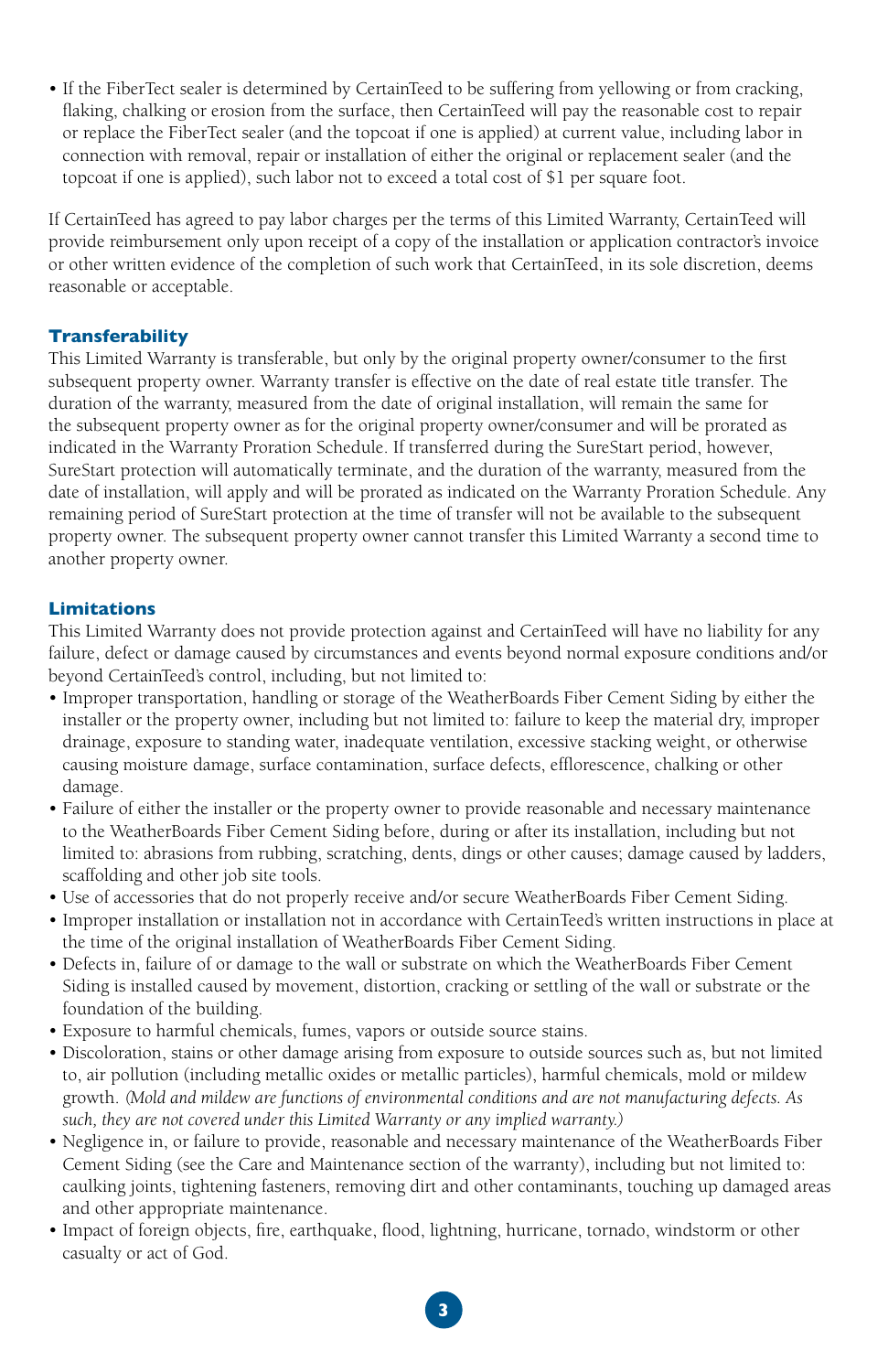- Primer, sealer, paint or other coating applied over the WeatherBoards Fiber Cement Siding by the property owner or third party that is not recommended or supplied by CertainTeed, regardless of compliance with the primer, sealer, paint or coating manufacturer's recommended application techniques or specifications. (Concerns with the primer, sealer, paint or coating should be addressed to the manufacturer of that product.)
- Improper coating that causes the WeatherBoards Fiber Cement Siding to fail.
- Deterioration of the FiberTect sealer, including but not limited to yellowing or cracking, flaking, chalking or erosion from the surface, occurring more than two (2) years following original installation of the WeatherBoards Fiber Cement Siding. (CertainTeed installation instructions require a top coat to be applied within two (2) years following the original installation of WeatherBoards Fiber Cement Siding.)
- Vandalism or acts of war.
- Any other cause not a result of a manufacturing defect in the material supplied by CertainTeed.

CertainTeed reserves the right to discontinue or modify any of its products, including the color, without notice to the property owner, and CertainTeed will not be liable in the event the replacement material varies in color or gloss in comparison to the original material as a result of normal weathering. If CertainTeed replaces any material under this warranty, CertainTeed may substitute products designated by it to be of comparable quality or price range if the original material has been discontinued or modified.

## **Warranty Proration Schedule**

| Number of Years of Use<br>Obtained After Installation | CertainTeed's Prorated Share<br>of Warranty Obligation                                                 |
|-------------------------------------------------------|--------------------------------------------------------------------------------------------------------|
| $0 - 2$                                               | $100\%$ <sup>*</sup>                                                                                   |
| 3-50 years                                            | 2% reduction each year of purchase price of<br>Fiber Cement Siding since date of original installation |

\* SureStart protection covers 100% of the cost for replacement or repair during the first two years after installation.

## **What the Property Owner Must Do**

If you believe you have a manufacturing defect covered under the terms of this Limited Warranty, you must promptly notify CertainTeed and provide proof of the date of purchase and installation of the WeatherBoards Fiber Cement Siding, as well as confirmation of property ownership. Unless you provide such proof, CertainTeed will use the date of manufacture as the start of the warranty period. In order for CertainTeed to process your warranty claim, you must provide a detailed written description of the problem and photographs showing the reason for the claim, sufficient for CertainTeed to act on the claim.

Upon receipt of a properly reported claim, CertainTeed will evaluate the claim and if a defect covered under the terms of this Limited Warranty is confirmed, CertainTeed, within a reasonable amount of time after review and evaluation, will pay to repair, replace or refund the property owner in accordance with the terms of this Limited Warranty. In order to properly evaluate and process a claim, CertainTeed may require the property owner to submit a sample of the material claimed to be defective to CertainTeed for analysis and/or at CertainTeed's request, may require the property owner to arrange for and provide access to the property on which the material is installed, to the extent necessary, for a CertainTeed representative to inspect, take photographs and/or samples if required.

## **Warranty Registration Information**

*Failure to register this warranty will not void the warranty or any of its terms.*  All written notifications and correspondence should be sent to:

**CertainTeed Corporation, Attention: Warranty Claims, 803 Belden Road, Jackson, MI 49203. Claims may also be initiated by calling CertainTeed at 1-800-999-3654 or through CertainTeed's website – www.certainteed.com.**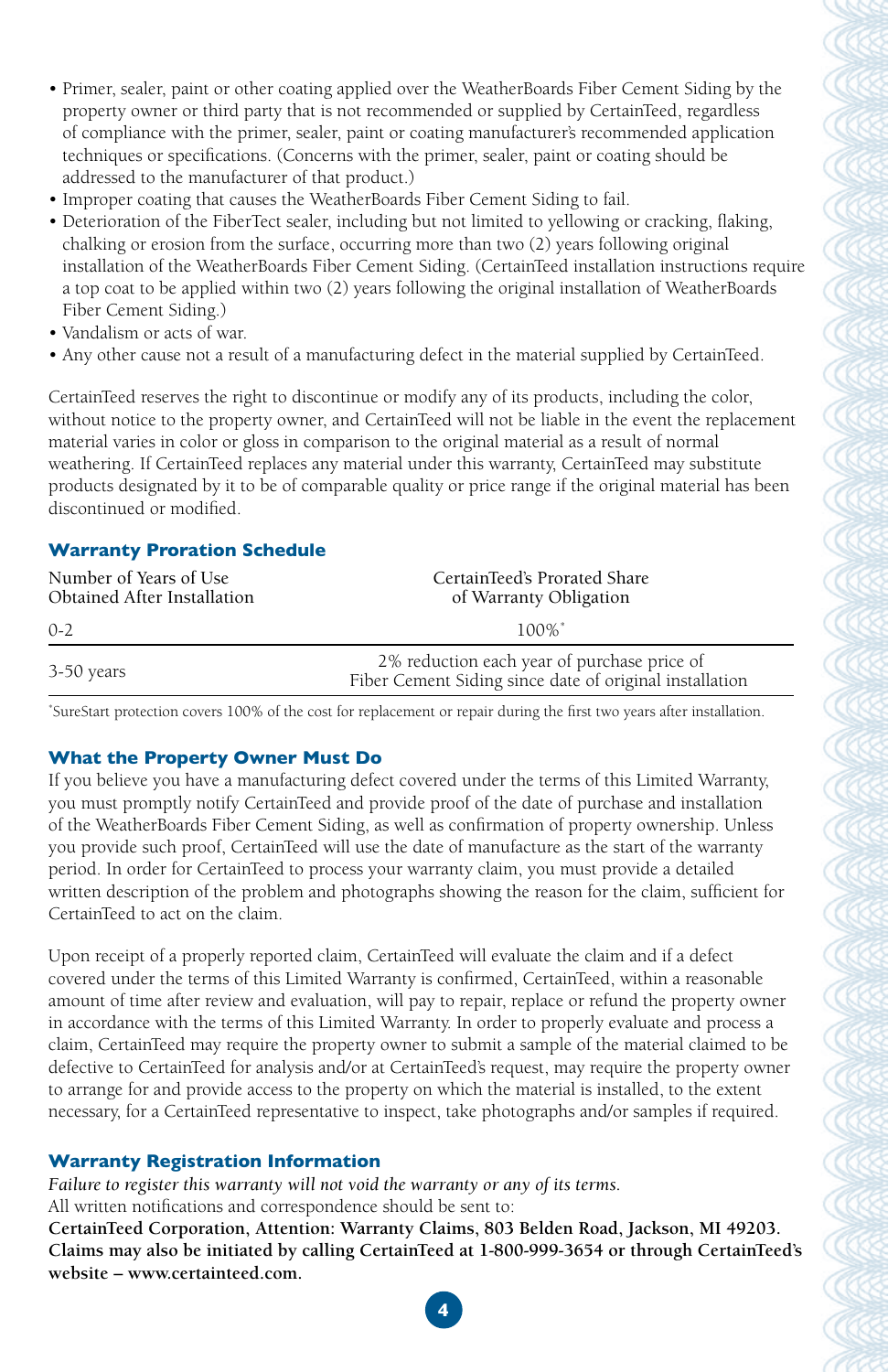#### **Limited Warranty and Limitation of Remedies**

THIS DOCUMENT CONSTITUTES THE EXCLUSIVE WARRANTIES AND REMEDIES PROVIDED BY CERTAINTEED. THE WARRANTIES AND REMEDIES CONTAINED IN THIS DOCUMENT ARE EXPRESSLY IN LIEU OF ANY AND ALL OTHER OBLIGATIONS, GUARANTEES AND WARRANTIES, WHETHER WRITTEN, ORAL OR IMPLIED BY STATUTE OR AT LAW. STATE OR PROVINCIAL LAW WILL DETERMINE THE PERIOD OF TIME FOLLOWING THE SALE THAT A PROPERTY OWNER MAY SEEK A REMEDY UNDER THE IMPLIED WARRANTY OF MERCHANTABILITY OR FITNESS FOR A PARTICULAR PURPOSE.

CERTAINTEED'S OBLIGATIONS, RESPONSIBILITIES AND LIABILITY SHALL BE LIMITED TO REPAIRING, REPLACING OR REFUNDING THE DEFECTIVE PRODUCT AS SET FORTH IN THIS LIMITED WARRANTY. IN NO EVENT SHALL CERTAINTEED BE LIABLE FOR ANY SPECIAL, INDIRECT, INCIDENTAL OR CONSEQUENTIAL DAMAGES OF ANY KIND, INCLUDING ANY DAMAGE TO THE PROPERTY, THE BUILDING OR ITS CONTENTS, OR FOR INJURY TO ANY PERSONS, THAT MAY OCCUR AS A RESULT OF THE USE OF CERTAINTEED'S PRODUCTS OR AS A RESULT OF THE BREACH OF THIS LIMITED WARRANTY. IF YOUR STATE OR PROVINCE DOES NOT ALLOW EXCLUSIONS OR LIMITATIONS OF SPECIAL, INDIRECT, INCIDENTAL OR CONSEQUENTIAL DAMAGES, THE ABOVE LIMITATIONS MAY NOT APPLY TO YOU.

IN NO EVENT SHALL CERTAINTEED'S TOTAL LIABILITY ARISING OUT OF OR RELATED TO THE PRODUCT(S) OR THIS LIMITED WARRANTY EXCEED THE ORIGINAL PURCHASE PRICE OF THE PRODUCTS AND THE LABOR COSTS RELATING TO THE ORIGINAL INSTALLATION OF SUCH PRODUCTS.

This Limited Warranty may not be modified, altered or expanded by anyone, including product distributors, dealers, sellers, installers and/or CertainTeed field representatives.

This Limited Warranty gives you specific legal rights, and you may also have other rights which vary from State to State or Province to Province.

All payments made by CertainTeed pursuant to this Limited Warranty are in U.S. dollars.

This Limited Warranty applies to WeatherBoards Fiber Cement Siding installed on or after 1/1/2013. (The warranty in effect at the time the material is originally installed is the applicable warranty.)

#### **Care and Maintenance**

While WeatherBoards Fiber Cement Siding resists most common household stains like oil and grease, it will become dirty like any other product that is exposed to atmospheric conditions. Follow the prescribed recommendations for each condition below:

*Finish Coat –* You should apply a finish coat within 24 months of installation.

*Chalking –* Chalk may also accumulate on the surface. This is a normal condition for all pigmented materials that are constantly exposed to sunlight and the elements. Soil, grime and chalk can be removed with your garden hose, a soft sponge and a bucket of soapy water. If especially stubborn stains cannot be removed with normal household detergents, request a cleaner from your contractor. Always test any cleaner on an inconspicuous area before full use.

*Mold & Mildew –* Mold and mildew may be a problem in some areas. They may appear as black, gray or green spots on surface dirt and are usually first detected in areas not subject to rainfall, such as under eaves and porch enclosures. Mold and mildew can be removed using a mold and mildew remover.

*Coating Repair –* Use only 100% acrylic primer and/or paint to make any coating repairs. Follow coating manufacturer's instructions for surface preparation and application.

**5**